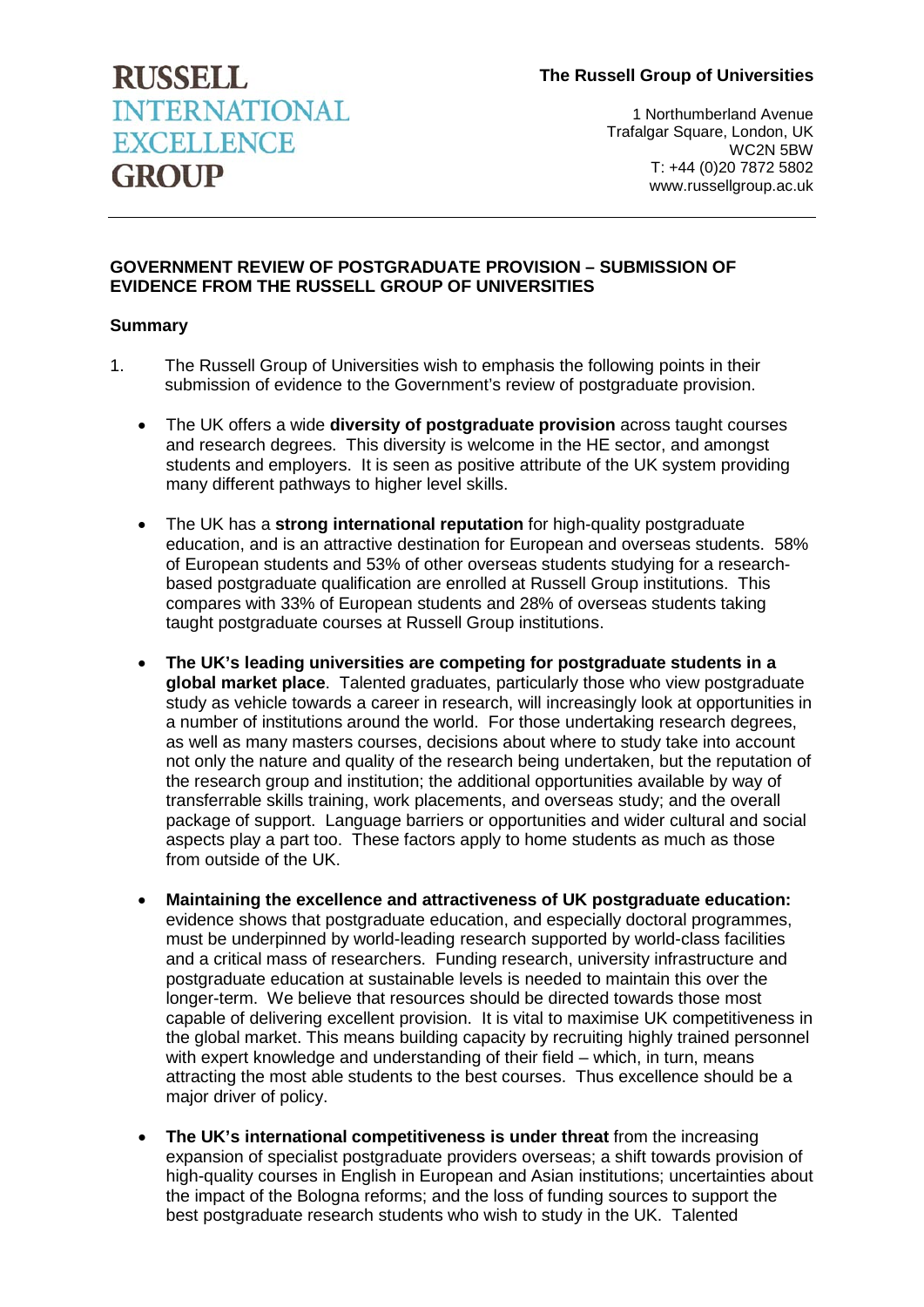international students are vital to Russell Group institutions because they add to an institution's research productivity, help to internationalise the experience of all students, and often become future research leaders and collaborators with leading UK institutions.

- The current **funding for postgraduate education is not sustainable**. In particular:
	- There is significant under funding of laboratory-based doctoral programmes. Alternative, more sustainable funding models are needed if the quality of the postgraduate experience is to be maintained
	- There is a threat to the future of the funding for transferrable skills training provided by the Research Councils. Maintaining ring-fenced support for transferrable skills training is essential to maintaining the quality and competitiveness of doctoral programmes
	- The loss of a number of sources of funding is deterring some talented overseas researchers who wish to take a postgraduate research degree from coming to the UK. Whilst Russell Group institutions provide scholarships for the very best it is becoming increasingly difficult to compete effectively for international talent

## **Diversity within postgraduate education**

- 2. It is important that the different strands of postgraduate education are considered individually by the review. The motivations of students, modes of funding, size of cohorts, duration of study, means of delivery, and career aspirations differ significantly between different kinds of provision. We note 6 main types of provision:
	- Postgraduate research degrees, primarily doctoral provision ranging from 3-4 years
	- Professional doctorates in selected subjects such as education and clinical psychology
	- Research-based taught courses (MRes), which are usually followed by a PhD
	- Traditional, discipline-based Masters courses, the majority of which will include a significant research component, such as the MA, MSc or LLM
	- Professional Masters courses, which are primarily training programmes for specific career paths e.g. PGCE, various courses for health professionals, legal qualifications, social work, town planning qualifications, information science and librarianship
	- Diplomas, certificates and a variety of courses which may or may not count towards a postgraduate qualification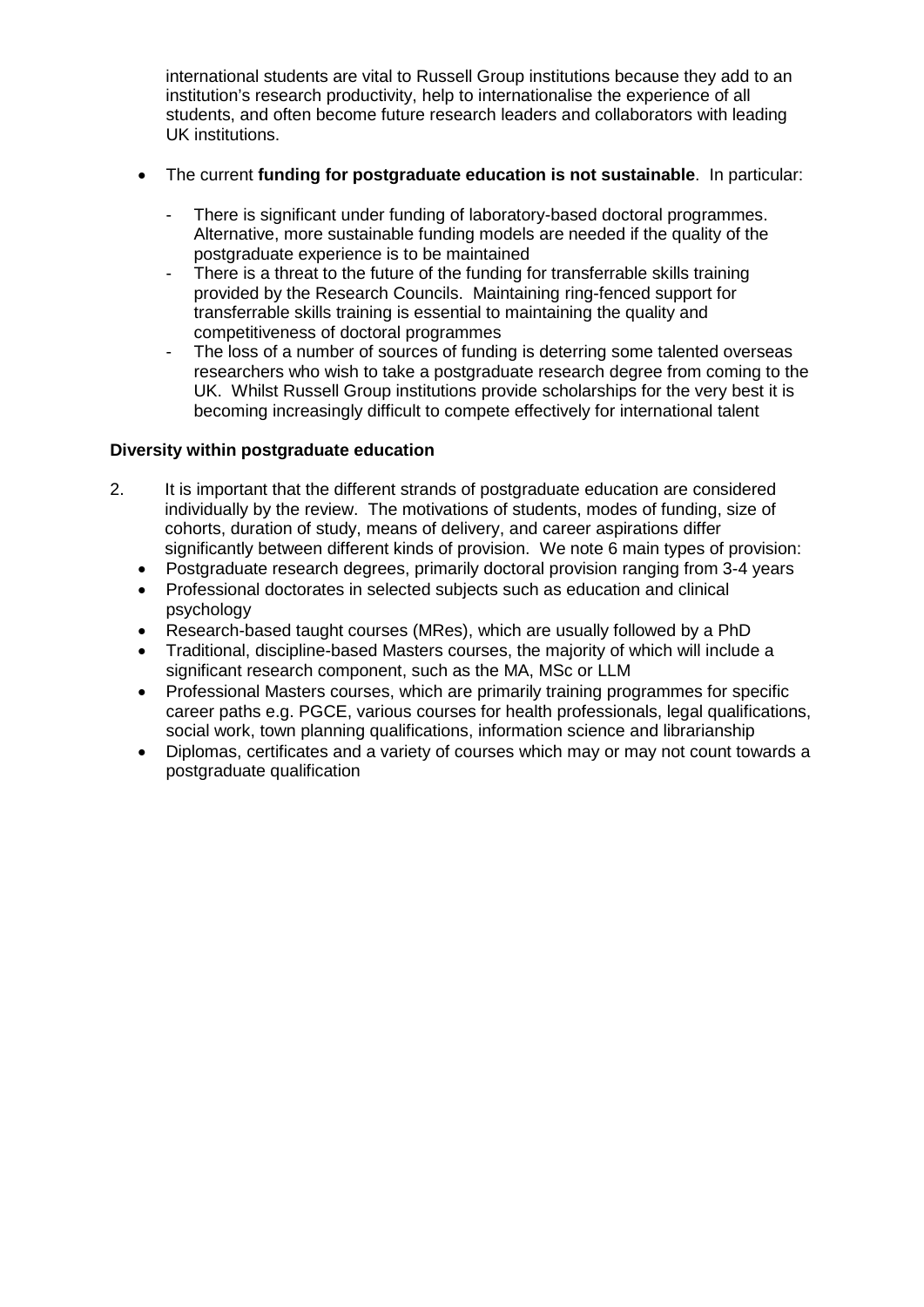# **THEME 1: INTERNATIONAL**

*The UK needs to remain internationally competitive in both attracting overseas students and in the prospects of UK postgraduates in the global employment market. International students provide a crucial fee income for many institutions, as well as enriching the UK's international networks*

- *• How can the UK remain an attractive place for postgraduate study?*
- *• How can those who have studied in the UK continue to be competitive in the international marketplace for talent?*
- *• Does the proportion of UK domiciled students in the UK PG population matter?*

## **UK competitiveness in the global market for PG education**

- 1.1 Russell Group universities focus on attracting the best students regardless of domicile. This includes talented UK students who may otherwise choose to study abroad. Overseas postgraduate students are particularly welcome because they bring a different dimension to an institution's research productivity, and help to internationalise the experience of all students in terms of subject specific skills, and the broader cultural environment.
- 1.2 The UK's competitiveness in the global PG education market is based upon offering high quality programmes which demonstrate high levels of student satisfaction and lead to students acquiring knowledge, competences and skills which they and employers value.
- 1.3 Whilst the UK is successful in this market (with around 15% of the global share) there are a number of well-documented international developments which are increasingly having an impact on UK competitiveness:
	- **Bologna reforms** across Europe are providing mobile postgraduate students with more opportunities and the UK with more competition. Increasingly the norm across Europe for the minimum period of postgraduate study is seen as a 1 to 2 year masters course followed by a 3 year PhD, whilst the UK (in STEM subjects at least) the move is towards a combined masters and doctorate (1+3 model)
	- **Delivery of courses in English**. Postgraduate students commonly travelled to the UK to develop English language skills as well as gain a postgraduate qualification. Many European (and other) countries are now offering postgraduate programmes in English. Courses in English in other countries provide an attractive and often cheaper alternative to studying the UK
	- **New, specialist postgraduate institutions**, such as KAUST in Saudi Arabia and the Masdar Institute of S&T in Abu Dhabi, have been specifically established to attract the world's brightest postgraduates by offering state-of-the-art facilities and attractive fees and financial support arrangements. These institutions provide new and direct competition for the UK's leading institutions
	- Many other countries are offering **competitive charging and attractive financial packages** to attract international postgraduate students. Germany and France are marketing their postgraduate research degrees to Chinese students with very low fees, and New Zealand is charging overseas postgraduate researchers the same fees as home students.
- 1.4 It is also worth emphasising that the UK's 15% market share is highly subject and country dependent. For example, the majority of overseas students undertaking postgraduate research degrees are arts and humanities students from the US and engineering and technology students from China.
- 1.5 At the highest level, maintaining UK competitiveness relies on the continued funding, support and promotion of a high-quality, attractive research environment, and the UK's openness and emphasis on attracting high-quality students from home and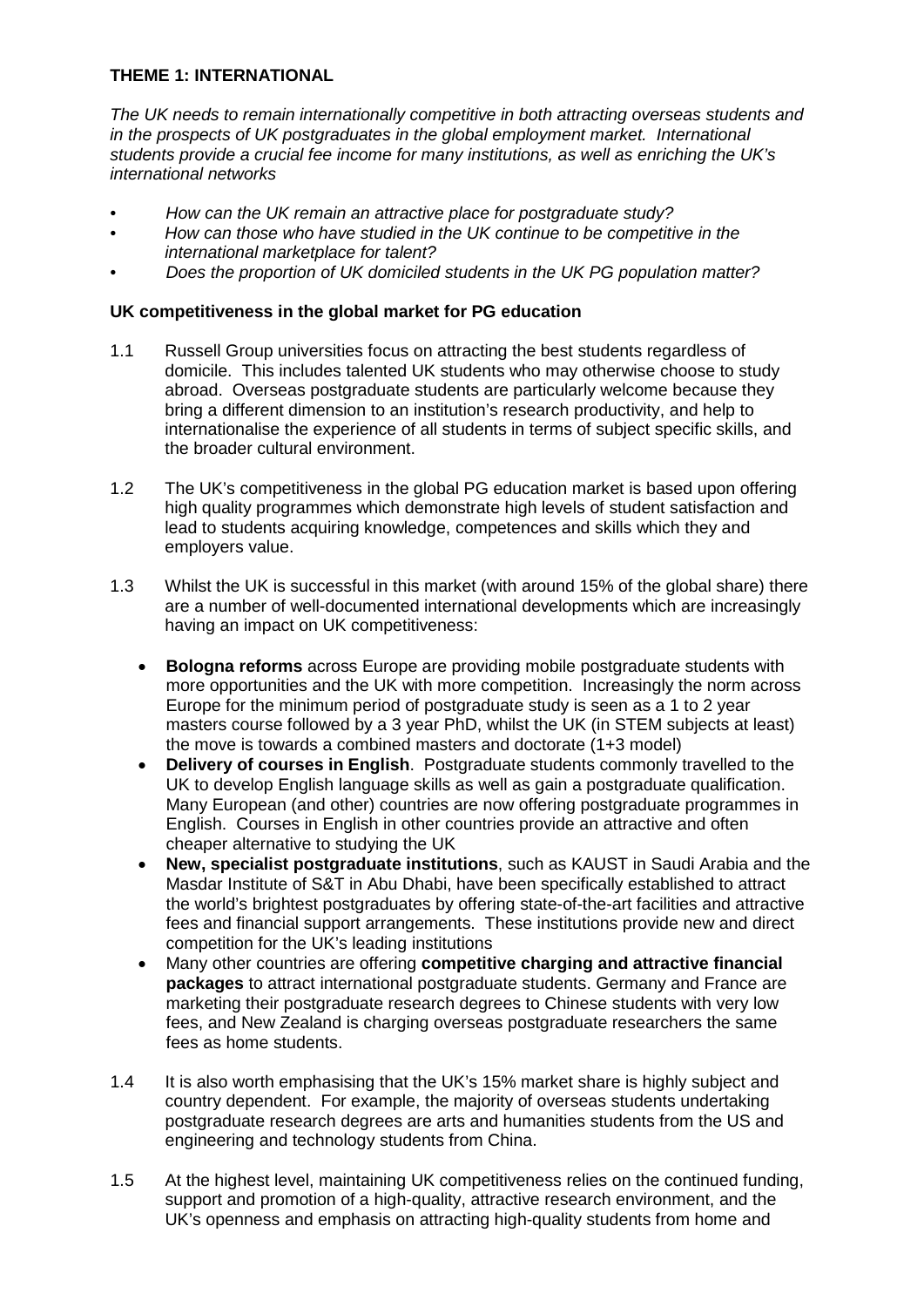abroad into postgraduate study. Institutions need to be able offer a broad range of prospective programmes to engender a lively postgraduate community, whilst retaining the flexibility to respond to new educational agendas. Russell Group institutions aim to articulate the skills, education and training a postgraduate programme will offer and how these relate to a range of future career options. They are also keen to provide postgraduate education in an international context and are increasingly developing strategic partnerships with overseas universities and research centres to offer a broader, cross-cultural learning experience to students and to foster recruitment to each other's programmes.

- 1.6 UK institutions need to continue to communicate messages about quality, value for money, and the benefits of a UK-based postgraduate education to potential students and employers as the number of public and private providers of postgraduate education increases in the UK, Europe and beyond. The cost of postgraduate study in the UK can seem expensive to potential overseas students, so it is essential to communicate what is being offered as clearly as possible, how provision at a UK institution is distinctive, and the value it confers in terms of education, experience, skills and the qualification gained.
- 1.7 One hurdle to maintaining international competitiveness is the relative lack of sources of financial support for overseas students studying for a postgraduate research qualification in the UK compared to the US, and increasingly other European countries. This is dealt with more fully under theme 5.
- 1.8 There needs to be greater coherence and alignment between national policies for postgraduate provision and the UK border controls and visa system. Controls should not deter or prevent bona fide students from being able to enter the UK to study, and to remain and work after completing their studies. One issue is that overseas students who have completed a masters course and are successful in securing a doctoral position have to reapply for a UK visa in order to continue their studies, which is time consuming and incurs additional cost.
- 1.9 There is a lack of data about the career destinations of overseas students who study for postgraduate qualifications in the UK. Work should be undertaken to sample or regularly collect information about whether postgraduates remain in the UK and for how long, whether they return to their home country or move elsewhere; and the kinds of careers they pursue and the added-value of their education and training.
- 1.10 Whilst the diversity of postgraduate education in the UK is a strength, more effort is needed to articulate via existing quality frameworks how some UK postgraduate qualifications align with internationally recognised norms. This clear articulation of equivalence is needed to enable postgraduates from UK institutions to access further study and/or employment outside of the UK. The Professional Doctorate in particular is not well understood or recognised outside of the UK.

#### Taught courses

- 1.11 HESA data on origins of students studying for postgraduate taught qualifications (including doctorates, masters degrees, diplomas and certificates) show that 33% of European students and 28% of overseas students are studying at Russell Group institutions.
- 1.12 Competitiveness relies on being able to respond flexibility and rapidly to changing market conditions and opportunities. Regulation should be minimised, whilst ensuring that safeguards are in place to maintain quality standards. Maintaining quality is essential as postgraduates completing programmes at leading UK institutions will be competing in an international labour market and must be able to demonstrate a comparable – and ideally superior - range of knowledge and skills as those graduating from leading institutions in other countries. Maintaining confidence in the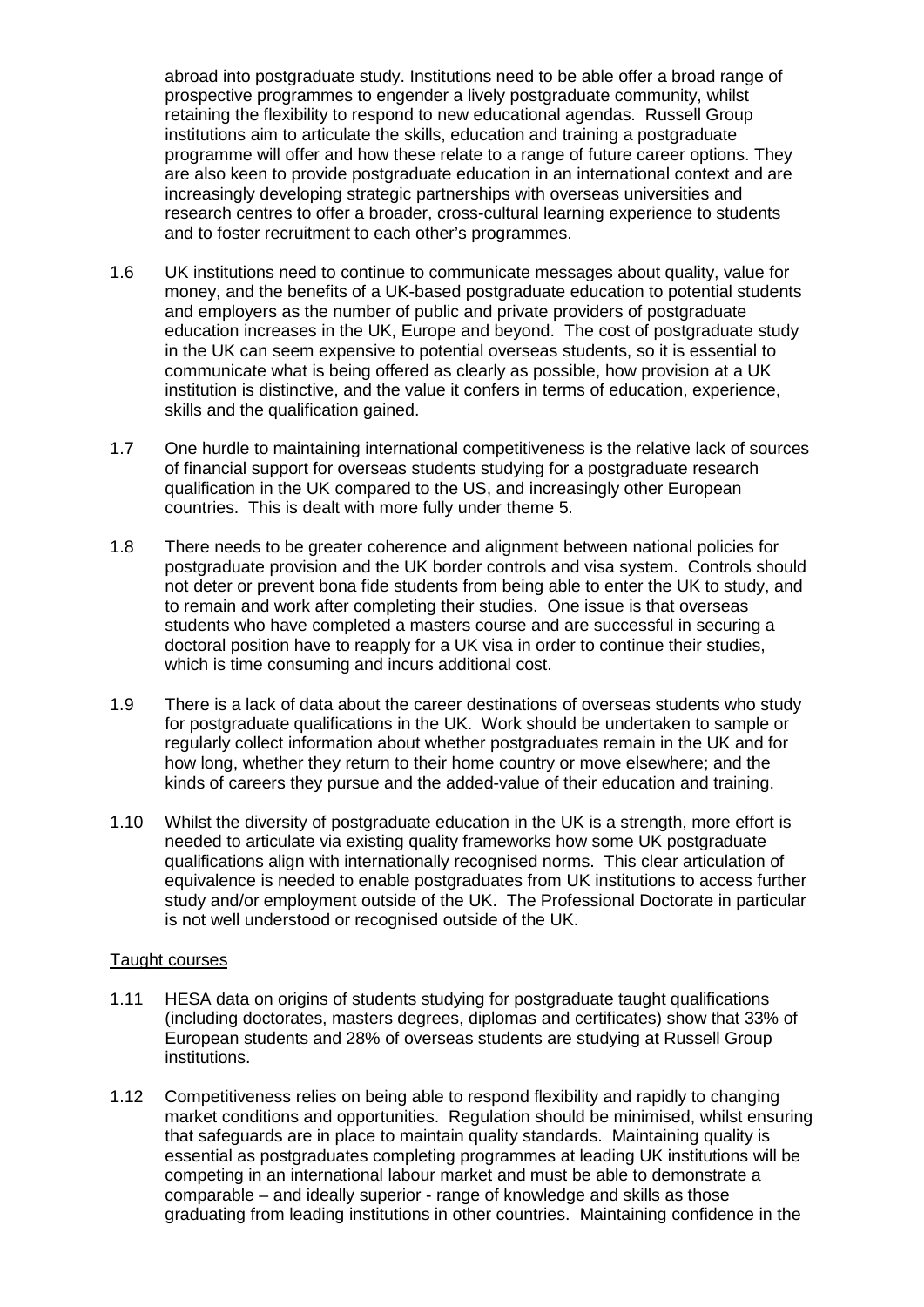quality of the UK's taught postdoctoral provision is also central to maintaining the UK's share of the global market.

#### Research degrees

- 1.13 Internationally, there is an expectation that doctoral programmes should be delivered in departments and laboratories staffed by internationally recognised researchers, with access to top-class facilities and resources. Maintaining the high quality of UK PhD training therefore requires investment in world-class facilities, a critical mass of excellent researchers, and sufficient resources to provide training of breadth and depth.
- 1.14 HESA data on origins of students studying for postgraduate research-based qualifications (including doctorates, masters degrees and other research related qualifications) show that the majority of European students (58%) and overseas students (53%) are studying at Russell Group institutions.
- 1.15 As indicated above, doctoral graduates in particular are likely to be looking for work in an international labour market. UK graduates must be able to demonstrate a comparable range of knowledge and skills as those graduating from leading institutions in other countries, such as the US. The best doctoral programmes should develop the skills of their students to enable them to be able to conduct international competitive research, and to deploy these skills in new and creative ways to tackle research challenges both within their own field and other areas. Students should also gain an understanding of how advanced research contributes to business and wider society. Employers are also looking for strong communication, management, teamworking and leadership skills, and good UK doctoral programmes include a significant component of transferrable skills training.
- 1.16 The quality of the UK PhD makes it a transferrable international commodity. PhDs are also often the starting point for future international research collaboration. A balance needs to be struck between quality and speed of delivery, provision of skills to facilitate employability and training in a supportive environment with a critical mass of PhD students.

## **Proportion of UK domiciled postgraduate students**

- 1.17 A significant proportion of students should be UK domiciled to ensure that the UK is training sufficient numbers of individuals with advanced and higher skills. A range of high quality provision is needed to provide pathways and a breadth of choice for UK students aspiring to undertake postgraduate qualifications in the UK.
- 1.18 Maintaining a balance of UK, EU and other overseas students on UK postgraduate courses and degrees provides a diverse and well-rounded experience for all of the students, which is one of the attractions of studying in a UK institution.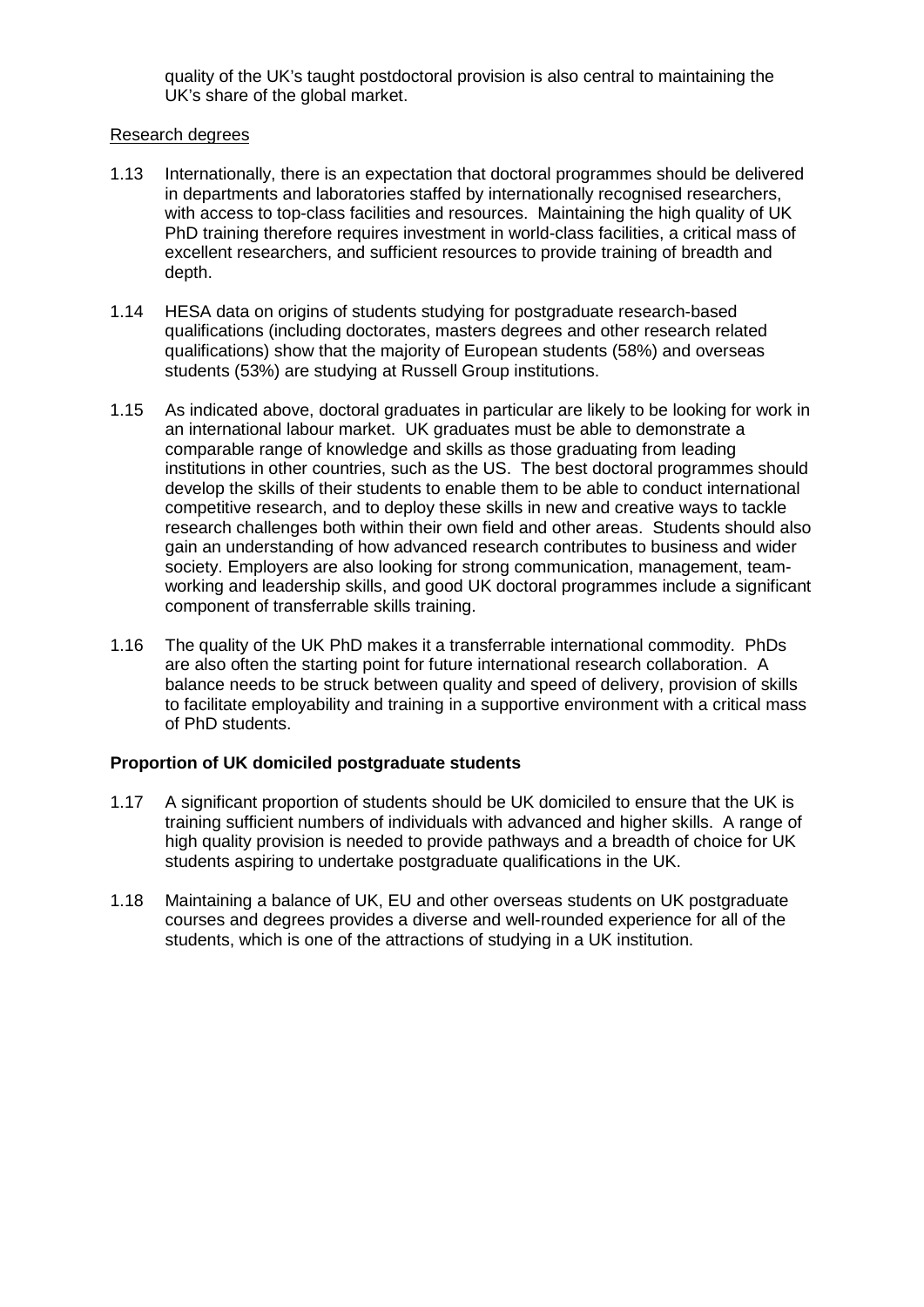# **THEME 2: VALUE OF PG**

*The highly skilled postgraduates that the UK produces power our research base and drive our innovative businesses. Undertaking postgraduate education provides individuals with pathways into a wide range of careers.*

- *• What are the benefits of postgraduate education, to the individual, to HEIs, to businesses and to the wider economy and society?*
- *• Is there an optimal number of taught / research postgraduates studying in the UK?*

## **Benefits to individuals**

- 2.1 Whilst there is a lack of systematic research on the long-term financial returns and other benefits of postgraduate education compared to undergraduate study, the benefits to individuals may be broadly described as follows:
	- Postgraduate study is demanding, and the successful completion of a recognised qualification brings personal satisfaction and real sense of achievement. This is particularly the case for doctoral students who will have undertaken a piece of original research and contributed to the advancement of knowledge in their chosen sphere
	- Individuals benefit from personal development and skills training, which is likely to comprise both specialist skills directly relevant to a future career, and transferrable skills such as management training, communications, leadership and team working. This training enhances the career prospects and employability of the individual in a wide range of roles. Anecdotal evidence suggests that such skills encourage a degree of adaptability, helping individuals to take advantage of rapid changes within the employment market
	- A job offer on graduation. A proportion of postgraduate students (both taught courses and doctorates and particularly in STEM subjects) undertake research projects and training in partnership with businesses and other employers. Evidence suggests that a number of successful students are offered jobs with these employers upon graduation
	- Enhanced employment prospects: data on first destinations show that only 3% of UK doctoral students and 4% of masters students (for whom data are available) were unemployed 6 months after graduation. Only 3% of UK doctoral students were considered to be in non-graduate roles, although this rises to 13% for those who have taken masters courses.

# **Benefits to HEIs**

- 2.2 For Russell Group universities, a vibrant postgraduate community plays a crucial role in providing an attractive postgraduate experience for all students, as well as contributing to the intellectual vitality of the university. Students learn from each other as well as their supervisors and other researchers. Having sufficient resources and expertise to host a critical mass of postgraduate researchers facilitates this, as well as stimulating interdisciplinary debate and providing a cohort of students who can undertake transferrable skills training together.
- 2.3 In many disciplines, particularly STEM subjects, doctoral students are essential to the research endeavour, helping to deliver a department's research programme whilst studying and developing their skills. With proper training and support, doctoral students also play an important role in helping to teach undergraduates, including demonstrating practical skills and techniques. Doctoral students also act as role models and mentors for undergraduate students contemplating postgraduate study or a research career.
- 2.4 Doctoral students are the lifeblood of the next generation of university researchers. Doctoral study is a pre-requisite for virtually all academic positions within the university sector, and the brightest students will go on to lead the best research groups, programmes, and institutes in the UK and around the world.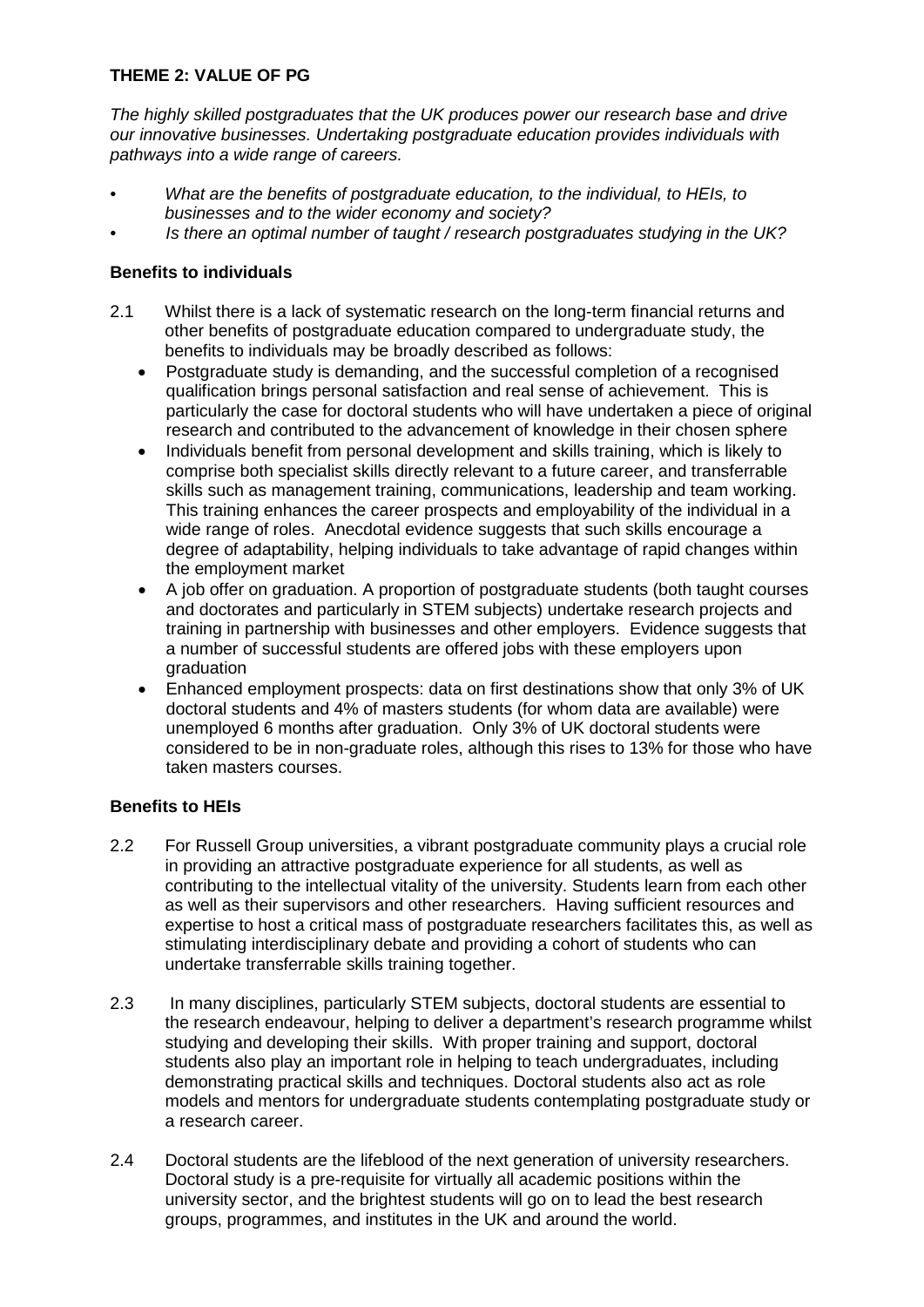## **Benefits to business**

- 2.5 Businesses benefit from postgraduate provision in a variety of ways:
	- Training of highly skilled individuals: in its widest sense, postgraduate education ensures that there is a continuing flow of highly trained and skilled graduates coming into the labour market. For some employers, postgraduates will bring the specialist skills informed by the latest research into the workplace. For those employers looking for research skills, doctoral graduates are often of the highest quality, with their confidence and skills honed by a 3 or 4 year programme of research undertaken in a challenging, stimulating and well-equipped environment
	- Research solutions to real business problems: postgraduate students who are cofunded by employers typically work on real problems faced by the company or organisation. The successful conclusion of this research project is likely to help the business improve its productivity or efficiency
	- Continuing professional development for the existing workforce, upping skills and bringing the latest research informed knowledge into the workplace

#### **Benefits to the wider economy and society**

- 2.6 Society and the wider economy benefit from generally having a more productive workforce with a range of higher skills, enabling the UK to compete successfully for business in a range of global markets. Postgraduates also sustain the future of higher education in the UK.
- 2.7 Postgraduate research students contribute to national economic growth, social wellbeing and wider cultural and social benefits via their contribution to the UK research endeavor. Some set up their own companies as a result their successful research projects.
- 2.8 Evidence suggests that postgraduates tend to have a strong sense of social responsibility and can be expected to contribute to society at large.

#### **Number and balance of postgraduates**

- 2.9 There is no optimal number of postgraduate students. There should be no limits on access to higher skills training, which provides life-enhancing opportunities for individuals. However, the practical demands of some subjects, which require access to specialist laboratories and facilities, means that there is a de facto cap on the number of students who can be educated at any one time. For research students specifically, numbers are also limited by the number of active researchers who are able to supervise students and provide them with the one-to-one support needed.
- 2.10 Despite the temptation to focus limited resources on "vocationally relevant" fields of study or to address the latest national or global challenge, it remains important to continue to invest a wide range of postgraduate provision – both in terms of subject area and mode of delivery. It is particularly important to maintain vitality in the arts, humanities and social sciences without diminishing the recognised importance of STEM subjects. Providing a breadth of educational opportunities as well as those which are obviously relevant to specific careers is desirable because it not possible to predict what knowledge, expertise or skills the UK might need in the future. Breadth of opportunity also helps to maintain cultural diversity within academia and society more broadly.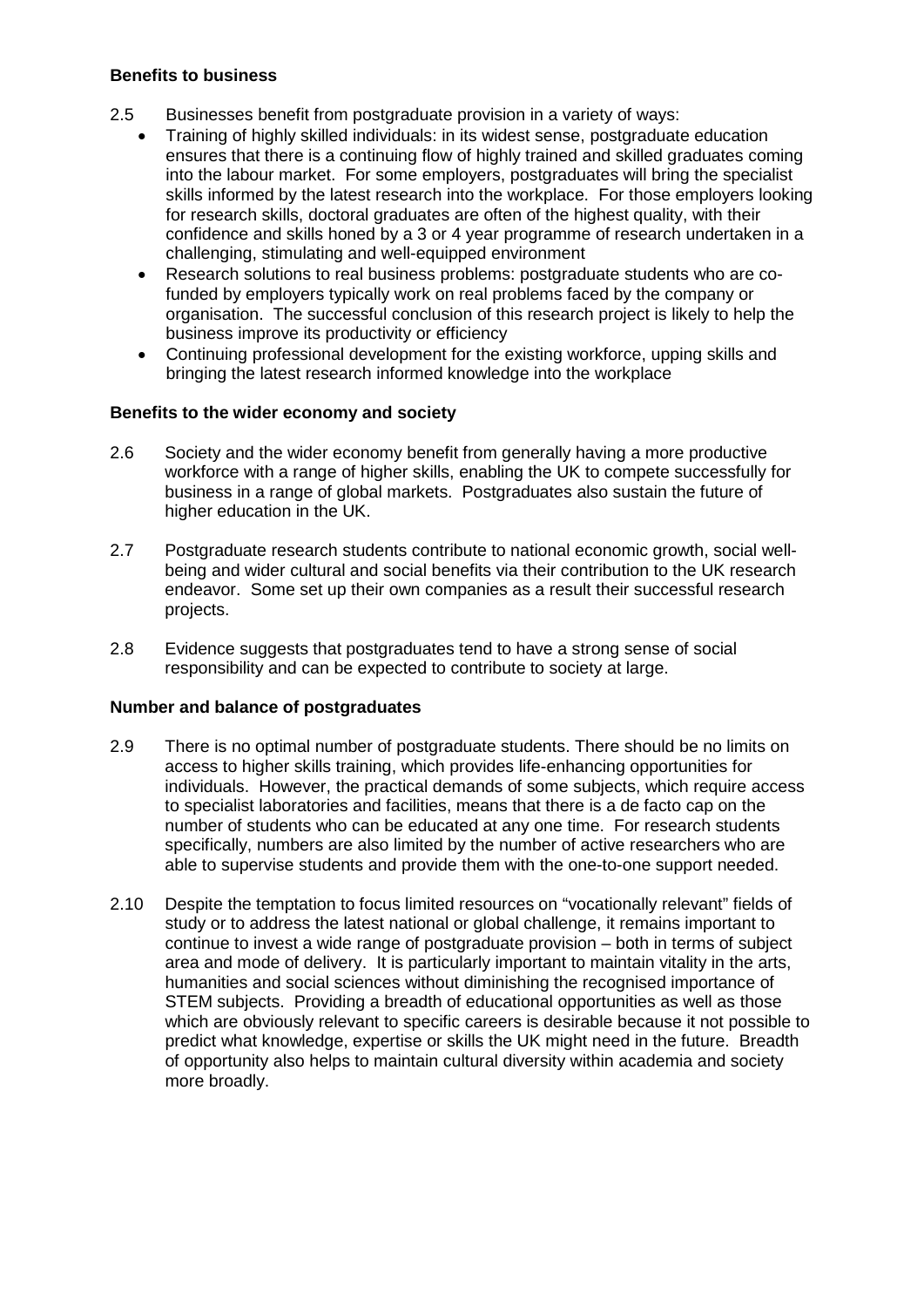# **THEME 3: BUSINESS, EMPLOYMENT AND SKILLS**

*Postgraduates have the higher-level skills required in key sectors of the economy, in particular in the growth industries identified by the Government in New Industry, New Jobs. Many employers and professions require postgraduate qualifications for entry or offer postgraduate-level continued professional development.*

- *• Are postgraduates equipped with the right skills, experience and knowledge to progress in employment or further study and get significant value from the investment in their education?*
- *• Do businesses in the UK make good use of the experience and skills that postgraduates can offer?*
- *• How can postgraduate provision in the UK better respond to the needs of business, especially new and emerging industries?*
- 3.1 The answers to these questions will depend substantially on the kind of postgraduate education undertaken, the motivations of the student and their employment choices, the extent of employer understanding of the value of different kinds of postgraduate training, and their engagement with postgraduate programmes.
- 3.2 There is a need for longer-term data on postgraduate employment to understand better the relevance of postgraduate skills and experience and how best to deploy these.
- 3.3 As indicated below, Russell Group institutions have a strong track record of postgraduate provision delivered in collaboration with business, although the extent of employer engagement varies across and between disciplines. Experience demonstrates that successful collaborative provision is developed in partnership and takes account of the needs and priorities of employers as well as academic rigour. However, we recognise that generically there is a need for greater exchange of information between universities and employers about skills requirements. In some sectors (or individual organisations) which are regular and major employers of postgraduates it could be feasible to undertake periodic, rolling skills assessments.

## Professional masters

3.4 Many professional Masters (PGCE, courses in health professions) require a period of professional practice as part of the degree course. RGUs work with a variety of employers to facilitate appropriate placements for such students.

## Taught courses

- 3.5 Many Masters courses at Russell Group universities involve collaboration with businesses and other employers. This could be via:
	- Joint curriculum and course development
	- Site visits, seminars, lecturers and study days with businesses and employers
	- Short-term work placements with employers
	- Research projects conducted in a workplace setting (particularly for STEM and other practically based courses)
- 3.6 Feedback from employers suggests that most find student placements highly valuable, and many offer former placement students permanent positions. Examples of courses include:
	- MSc in Applied Biomolecular Technology (Nottingham) includes a compulsory 3 months placement in an appropriate work place
	- MA in History, Film and Television (Birmingham) offers research projects in the workplace with partners including the BBC and Maverick Productions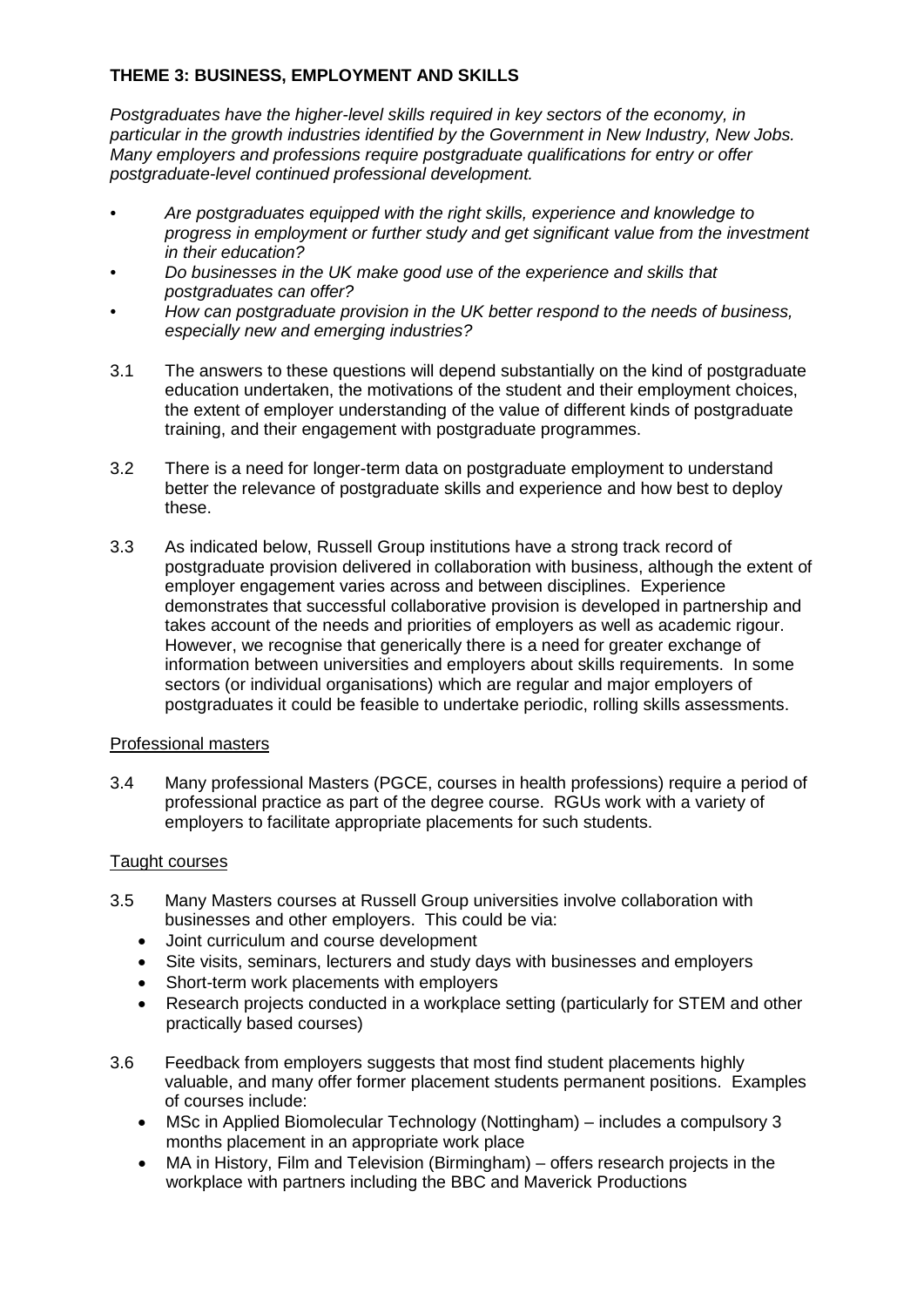• MSc in Project and Enterprise Management (UCL & Warwick) – joint degree course developed in partnership with Network Rail, which also funds students taking the course

## Research degrees

- 3.7 Russell Group institutions aim to develop PhD students who are capable of: analysing problems in depth; managing themselves effectively; working to exacting quality standards; have the ability to debate, propose and defend ideas; have the confidence to network with others; and have high-level specialist skills.
- 3.8 All Russell Group universities provide their doctoral students with transferrable skills as a core part of their degree programmes. This is likely to include communications skills, leadership, management and team working, as well an increasing focus on entrepreneurial skills, such as IP management, writing a business plan, raising finance, and marketing where this is appropriate to the degree programme and student aspirations. Evidence available from institutions and business suggests that this aspect of doctoral provision is highly valued by students and employers, and it is internationally recognised as a positive attribute of UK PhDs. The existence of ringfenced funding for transferrable skills training (provided by the Research Councils) has been critical in developing these programmes and needs to be maintained.
- 3.9 Many Russell Group universities also provide opportunities for doctoral students to spend time working outside of the UK as part of their study programme. This could range from a short study visit or field work, to a year abroad or a fully joint or dual doctoral programme awarded by two or more institutions. As well as enhancing the overall research experience such opportunities can help to develop language skills, and the understanding required to work in multicultural and often multidisciplinary teams. These skills are highly prized by companies and other organisations which are looking to recruit researchers and managers who are capable of operating in a European or global working environment.
- 3.10 All of this training is in addition to the specialist research, technical, analytical, design and development skills that are an inherent part of doctoral programmes.
- 3.11 Companies and other employers are engaged in the development and delivery of doctoral programmes in Russell Group universities in a variety of ways, including:
	- Joint development and/or funding of doctoral programmes including identification of key skills requirements and research areas to be addressed
	- Provision of sponsorships or bursaries for students
	- Site visits, seminars, lecturers and study days with businesses and employers
	- Co-supervised research projects focused on research challenges identified by the employer, conducted partly or wholly within a workplace setting (particularly for STEM and other practically based courses)
	- Provision of employer mentors for students
- 3.12 Such collaborations tend to be more strategic and based on long-term relationships between universities, companies and other organisations. Such collaborations rely on continuing investment in research facilities, personnel and new, excellent research. Examples include:
	- EngD in Transport Infrastructure Knowledge & Systems (Southampton) all students have an industrial mentor, who provides co-funding for the doctoral programme, career development support, and helps the student to identify and develop their research project. The research is undertaken in a commercial environment. The companies gain access to university facilities and access to leading academics, as well as the opportunity to develop potential future employees. PhD students also take Southampton MBA taught courses. Sponsoring companies range in size from multi-nationals to university spin-outs and SMEs. There have been around 50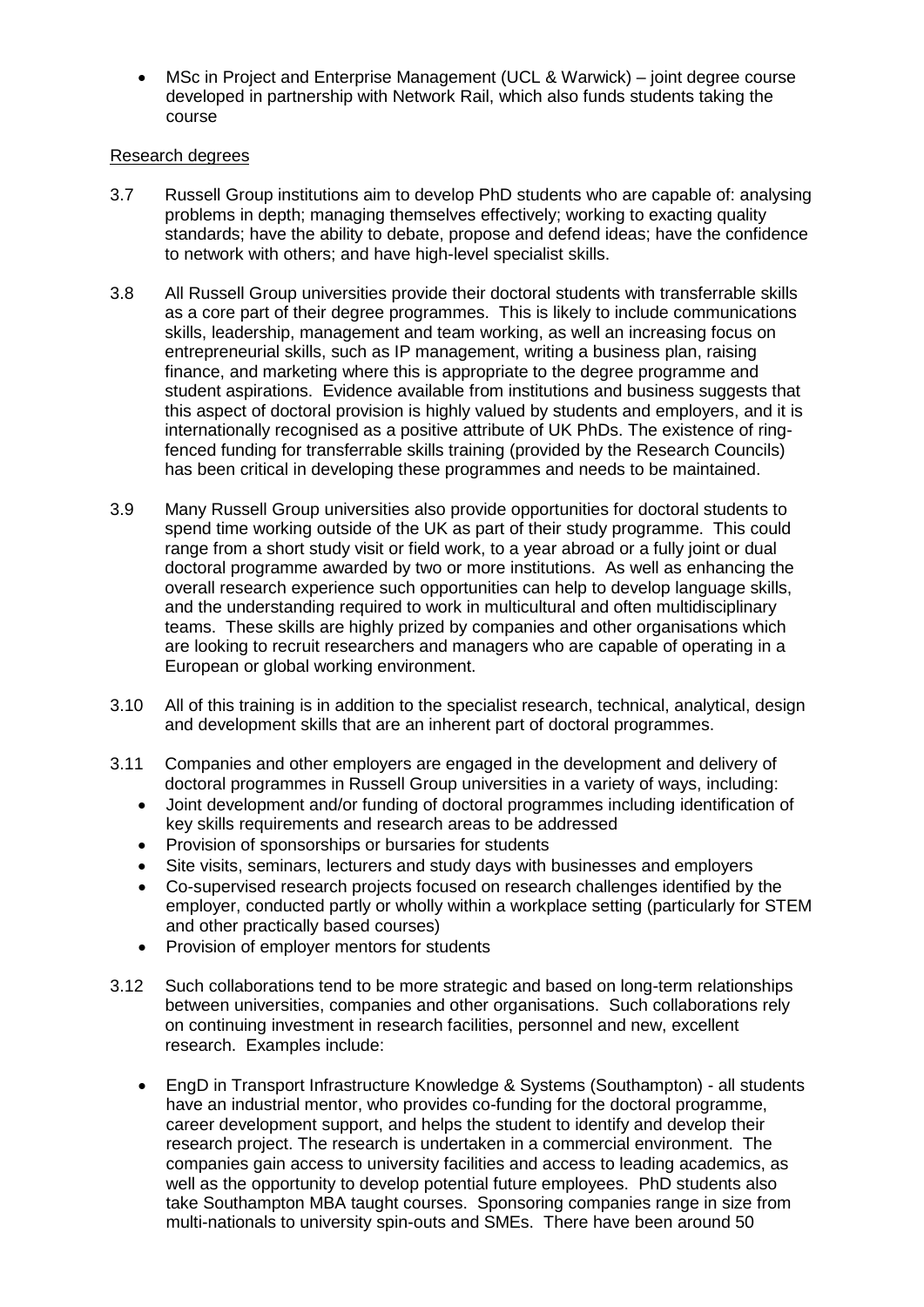industrial sponsors to date including: BOC, Airbus UK, Associated British Ports, British Maritime Technology Ltd, IBM, Jaguar Cars, Lloyds Register, E.ON

- EngD in Biopharmaceutical Process Development (Newcastle) new, innovative 4 year programme run at the Biopharmaceutical Bioprocessing Technology Centre. It has been developed entirely in response to industry demand and places students with industry partners for 3.5 years following 6 months of training. This builds on existing skills with the latest scientific and engineering techniques and management skills to enable them to work at the interface between disciplines. This industry focus will enable students to understand how industry thinks, what industry is looking for, industrial timescales and challenges.
- 3.13 Employer engagement in doctoral provision varies widely. In some disciplines, such as engineering, computer sciences, biochemistry, architecture and design-based subjects, a degree of employer engagement is likely. Although there are some very successful examples of employer engagement in the arts and humanities and social sciences, this tends to be less common. There is potential to increase employer engagement in these traditional subject areas as well as expanding employer involvement more widely.
- 3.14 60% of PhDs supported by some form of Collaborative Award in Science & Engineering (CASE) studentship are at Russell Group Universities. The student is co-funded by a business, government or charitable partner, working on a research project defined by the partner organisation. Students are usually co-supervised by the CASE partner. However there is evidence in the life sciences and other subjects of difficulty in attracting appropriate students and filling CASE funded places. Lack of awareness of the scheme is one issue, and other issues around filling CASE awards should be explored.

#### **Employer's use of postgraduate skills**

- 3.15 First destination data for UK masters students show that 78% who have qualified from a Russell Group university are in employment 6 months after completion compared to 82% nationally, and 13% are pursuing further study compared to 8% nationally.
- 3.16 First destination data for doctoral students from Russell Group universities are comparable with national averages (87% are in employment 6 months after graduation, 13% are pursuing study and work; and 3% unemployed). However, a higher proportion of doctoral graduates from Russell Group universities take up scientific research careers (21%) compared those studying at other pre-1992 institutions (13%) or post-92 institutions (8%).
- 3.17 Whilst many employers have graduate recruitment programmes, most do not have specific entry routes for postgraduates. There are exceptions in the financial sector, and consulting company McKinsey has both masters and PhD professional entry schemes. Typically, employers tend to see postgraduate qualifications as an extension of undergraduate study rather than someone with higher-level technical and professional skills.
- 3.18 More dialogue is needed to help universities to better understand how PhD-level skills are perceived and valued in different employment sectors, and to help potential employers understand what a trained postdoc can offer. This applies to both established and emerging sectors. Such conversations are necessarily sector specific, and even employer specific in some cases. Upstream engagement and sharing more information about how employers induct and deploy new postgraduate recruits would be valuable.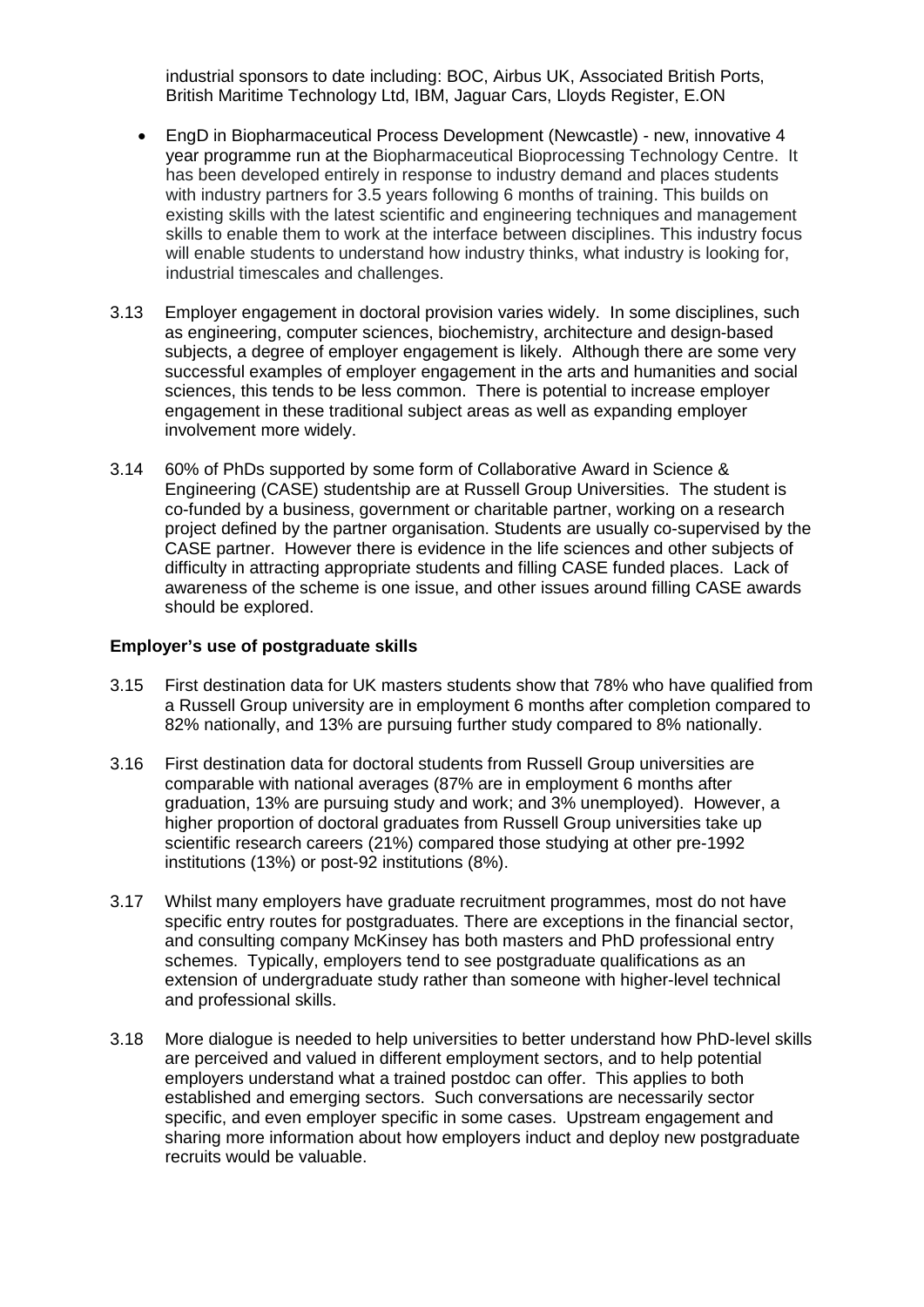## Continuing professional development (CPD)

3.19 There is increasing interest in collaboration between business and universities to deliver taught postgraduate courses as part of on-going professional development for employees. Such courses can usually be delivered flexibly fitting around business and employee needs. Although business investment in CPD is likely to be squeezed in the current economic climate there is potential on both sides to develop this further by raising business' awareness of what universities can offer in the way of training, and by raising universities' ability to respond rapidly and flexibly to employer needs.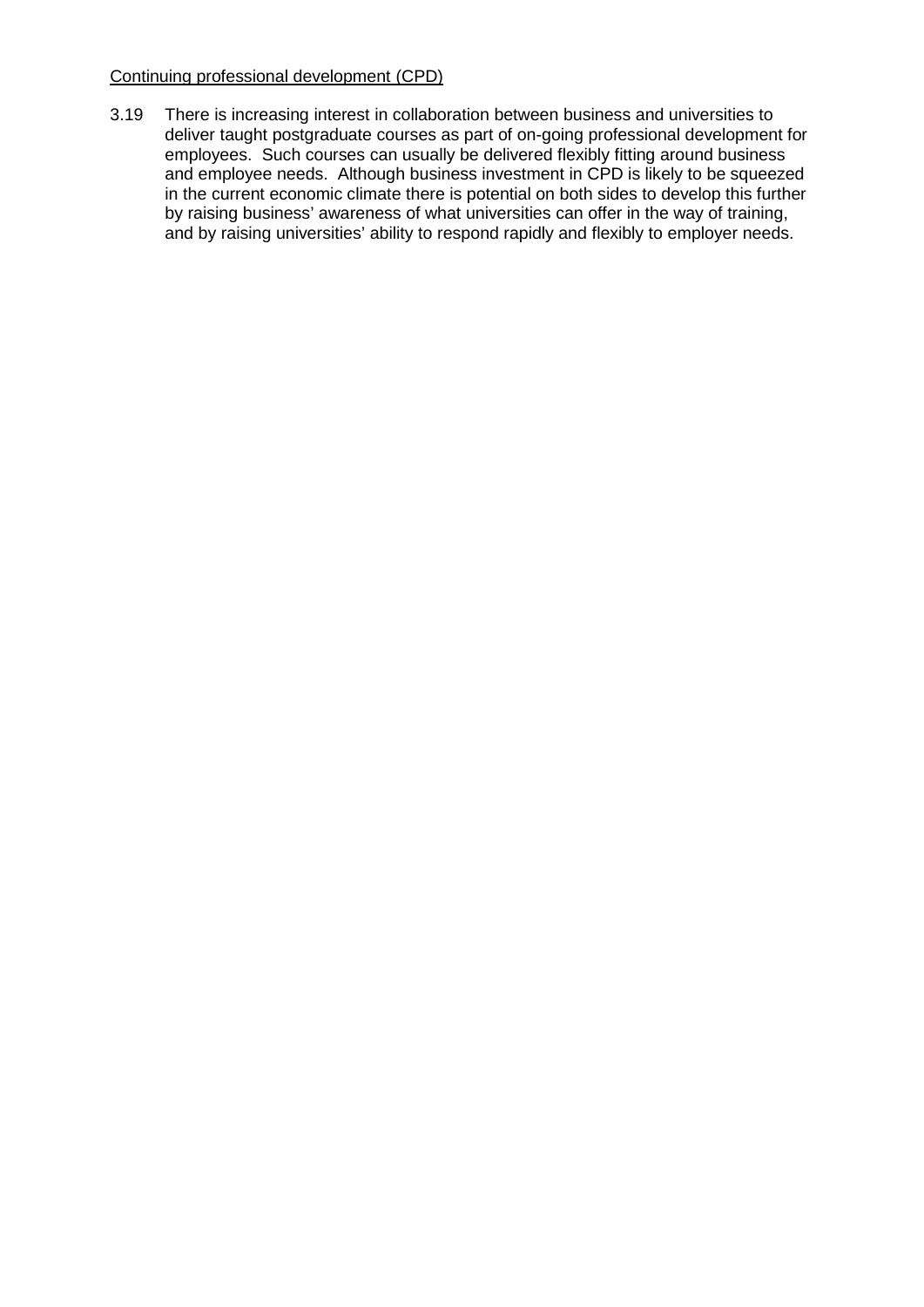# **THEME 4: PARTICIPATION**

*The recent report Higher Ambitions states the Government's continuing commitment to widening participation in Higher Education. Although much is known about the make-up of the undergraduate population, more information is required about those undertaking postgraduate study.*

- *• What factors affect decisions of individuals as to whether or not to undertake postgraduate study?*
- *• How important are alternative models of postgraduate provision (e.g. part-time, distance learning) in supporting expanding and widening participation?*

## **Factors affecting postgraduate study**

- 4.1 Existing surveys such as the Postgraduate Taught Experience Survey (PTES) and the Postgraduate Research Experience Survey (PRES) give a broad indication of students' reasons for pursuing postgraduate study. These differ depending on the type of course.
- 4.2 Initial results from the 2009 PTES survey (which primarily captures UK students) showed that the main motivations for postgraduate taught study are: to progress in current career path (53%); to improve employment prospects (50%); personal interest (45%); to progress to a higher level qualification (32%); to change career (18%); as a requirement for a specific profession (16%); to meet requirements of current job (9%); other (3%). The main reasons for choice of institution given were: overall reputation (39%); location (36%); reputation in subject of study (33%); flexible delivery (26%); reputation of department (23%). Undertaking a taught course in order to retrain or enhance specific skills is a particularly strong driver in the current economic climate. Part-time and/or on-line delivery is particularly important for taught courses aimed at professional development.
- 4.3 By comparison results from the 2009 PRES survey show that UK students taking postdoctoral research courses primarily chose their doctorate because of their interest in the subject. The most important motivating factor for international students was to improve their prospects of a career in academia.
- 4.4 Unpublished research undertaken by Paul Wakeling (University of York) about the socio-economic background of postgraduate students and their motivations for study shows that:
	- A smaller proportion of postgraduate students went to an independent school compared to undergraduate level
	- Financial considerations do not appear to be a major in factor in deciding to pursue postgraduate study; there are negligible differences in the socio-economic backgrounds of self-funded and externally funded postgraduate students
	- Information about where students took their undergraduate degree shows that there is considerable movement within the HE sector. Between 35-45% of UK postgraduate students at the three Russell Group universities sampled in the research had previously studied at a non-Russell Group institution, with 14 -15% having taken their undergraduate degree at a post-92 institution
- 4.5 There has been some concern expressed that the introduction of variable tuition fees at undergraduate level could have a harmful effect on the recruitment of home and EU students to postgraduate study. At present, evidence about the impact of tuition fees on progression to postgraduate study is limited and inconclusive and needs to be viewed in the light of the continuing rise in postgraduate admissions. Further work to explore a range of different postgraduate educational pathways would be valuable. For example, distinctions should be drawn between recent undergraduates wishing to progress to a masters and then PhD in order to access a professional research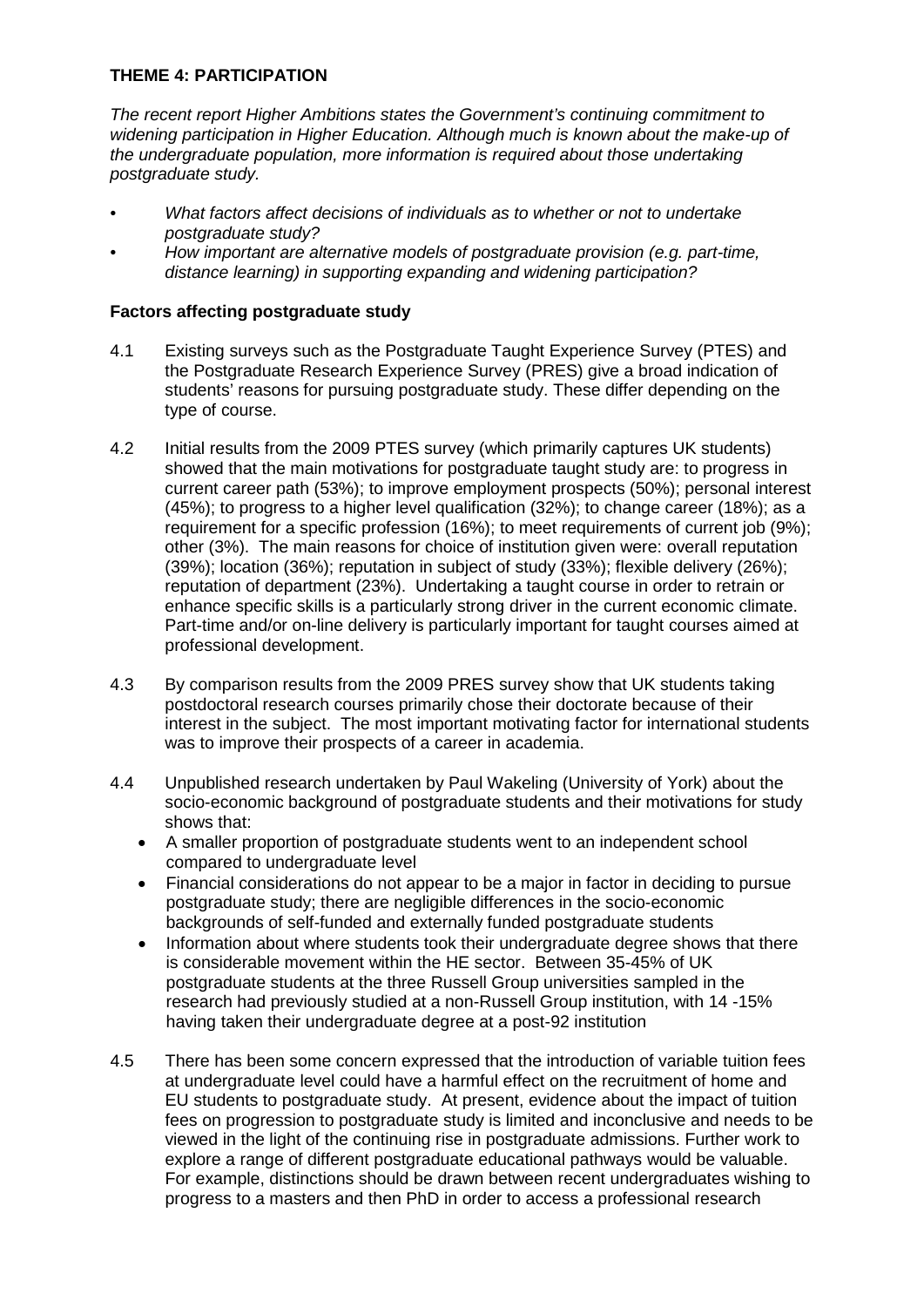career, and those who are already highly skilled and in employment and are pursuing postdoctoral qualifications in order to enhance their career prospects or to retrain.

4.6 Where students may have doubts about progression from undergraduate to postgraduate study, experience in Russell Group institutions has shown that postgraduate mentoring of final year undergraduates is a good way of encouraging them to think seriously about further study and a future career in research.

#### **Part-time provision**

- 4.7 Part-time study has considerable appeal for many students, particularly those who wish to combine work, other responsibilities and study.
- 4.8 There are practical challenges to organising and managing part-time provision and it is generally easier to organise and deliver taught courses on a part-time basis. Data published by UUK show 53% of students on postgraduate taught courses are studying part-time compared to around 30% of doctoral programmes. Most Russell Group institutions offer part-time doctoral programmes. For example, Kings College London offers all of its 75 PhD programmes on either a full or part-time basis, including a wide range of STEM subjects.

#### **Distance and distributed learning**

- 4.9 Distance and online learning provides UK and overseas students with flexible and accessible methods for pursuing many kinds of postgraduate education and UK universities have expanded their provision considerably in recent years. There are, however, limitations to the kind of provision that can be offered on this basis, as some STEM courses require clinical or laboratory training which cannot be provided remotely. Generally Russell Group universities combine distance or distributed learning provision at postgraduate level with intensive face-to-face summer schools and visits. In general, taught courses tend to lend themselves better this mode of delivery.
- 4.10 For example, the University of Liverpool has a partnership with Laureate Online Education which provides entirely online taught masters courses in management and business studies, IT, law, and public health. Liverpool has attracted large numbers of international as well as home students, the majority of whom study part-time whilst working. <http://www.uol.ohecampus.com/>
- 4.11 Kings College London offers distance and e-learning masters programmes in law, dentistry and war studies. The innovative dentistry programme provides training for some 200 students across 40 countries, and enables practitioners to work and improve their skills at the same time. Learning, tutorials and feedback are delivered on-line, coupled with an annual, intensive face-to-face programme delivered in London or India. <http://www.kcl.ac.uk/schools/dentistry/pg/distance/>
- 4.12 Professional doctorate programmes can also lend themselves to part-time (or distance learning) delivery. However, as indicated above, questions remain about the international validity of these qualifications.
- 4.13 There are a small number of research-based doctoral programmes which are successfully delivered on a largely distance learning basis e.g. the University of Manchester offers a PhD in nursing largely on a distributed basis. Students are required to attend an annual, one week intensive study programme but the rest of the time receive instruction and support via virtual seminars and tutorials. Students communicate with their supervisor through a variety of means and have access to online collaboration space and electronic library resources. <http://www.nursing.manchester.ac.uk/postgraduate/research/onlinesupport/>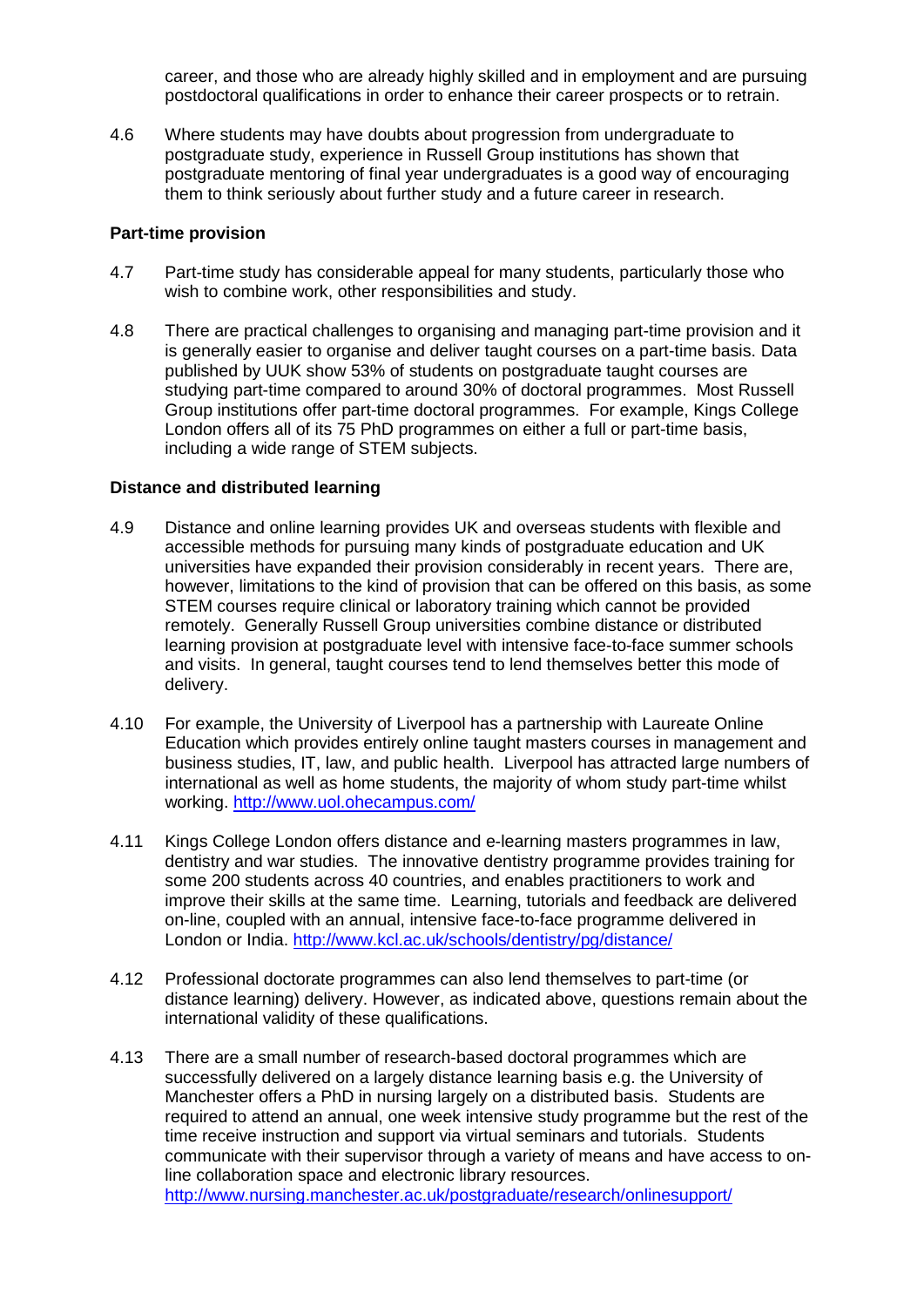- 4.14 Aside from practical limitations in some disciplines, one of the main barriers to expanding distance and online learning is the start-up costs associated with these courses. For example, Kings College London estimates that the start up costs for an e-learning masters course exceeds £125k.
- 4.15 Whilst flexible provision enables students to organise and balance their studies, work and other commitments, there also needs to be careful control of the quality of such programmes to maintain the standards of excellent associated with UK taught and research postgraduate provision.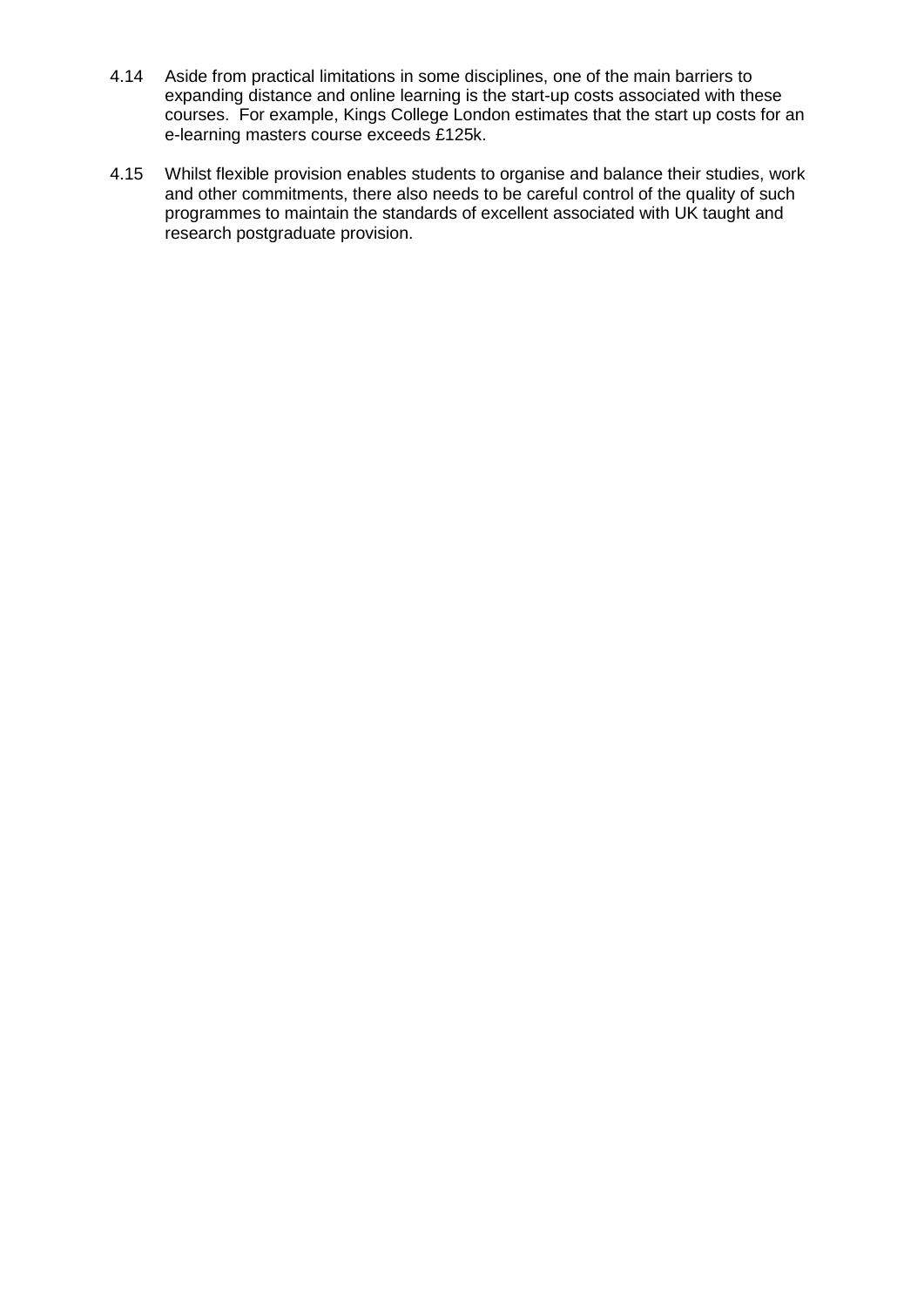# **THEME 5: FEES AND FUNDING**

*The findings of this review will inform the Independent Review of Higher Education Funding and Student Finance, which will consider the affordability of the current system and the link between financial support and the goal of widening participation.* 

- *• Is the current model of funding postgraduate provision sustainable, and does it offer the best possible value for money?*
- *• Are there models of providing postgraduate financial support that would be more efficient and productive?*
- *• Are the current sources of financial support for postgraduate students widely understood by potential and existing students*
- 5.1 The current system of funding for postgraduate provision is fragmented and can appear impenetrable to prospective students and funding partners. Putting funding for postgraduate provision on a more sustainable footing requires a partnership approach involving the HE sector, government and public, private and charitable funders. Russell Group universities provide substantial support in meeting shortfalls in cost of postgraduate provision (especially doctoral provision) and by way of bursaries and scholarships for talented students. However, continuing cuts to public provision and lack of access to alternative funding sources are undercutting an already unsustainable system.

## Taught courses

- 5.2 There is a buoyant market for postgraduate taught provision. It is desirable that this market continues to operate freely and that government support underpins specific higher-skills in selected areas (e.g. teaching and social work) which are clearly of high importance to the nation.
- 5.3 However, some consideration is required of the impact of the reduction in public funding available for taught courses, with the loss of funding some Research Councils' funding for masters courses and the withdrawal of support for Equivalent or Lower Qualifications.
- 5.4 The Research Councils have largely withdrawn from funding 1 year masters courses which in the past would have provided advanced skills training, often, but not always for those employed in STEM-orientated professions. Whilst it is not necessarily the Research Councils' role to fund this kind of postgraduate support, the arguments should be considered for a degree of public support in selected areas of national importance and/or for access to loans for these students.
- 5.5 Neither UK nor EU postgraduate students can access tuition fee loans to cover the cost of course fees. Extending the student support system to provide loans for postgraduate students would require a significant up-front increase in government lending. Options should be explored as part of the wider independent review of student finance.
- 5.6 The withdrawal of funding for Equivalent or Lower Qualifications presents a barrier to those looking to retrain or change careers to take advantage of new employment opportunities. Whilst the exemptions for strategic and vulnerable subjects are necessary, this should be reviewed regularly to take account of changing national needs and priorities, and ambiguities about the treatment of some combined courses should be addressed.

#### Research degrees

5.7 Studentship funding provided by the Research Councils enables leading universities to fund the best students. This model works well, and enables the UK to invest in and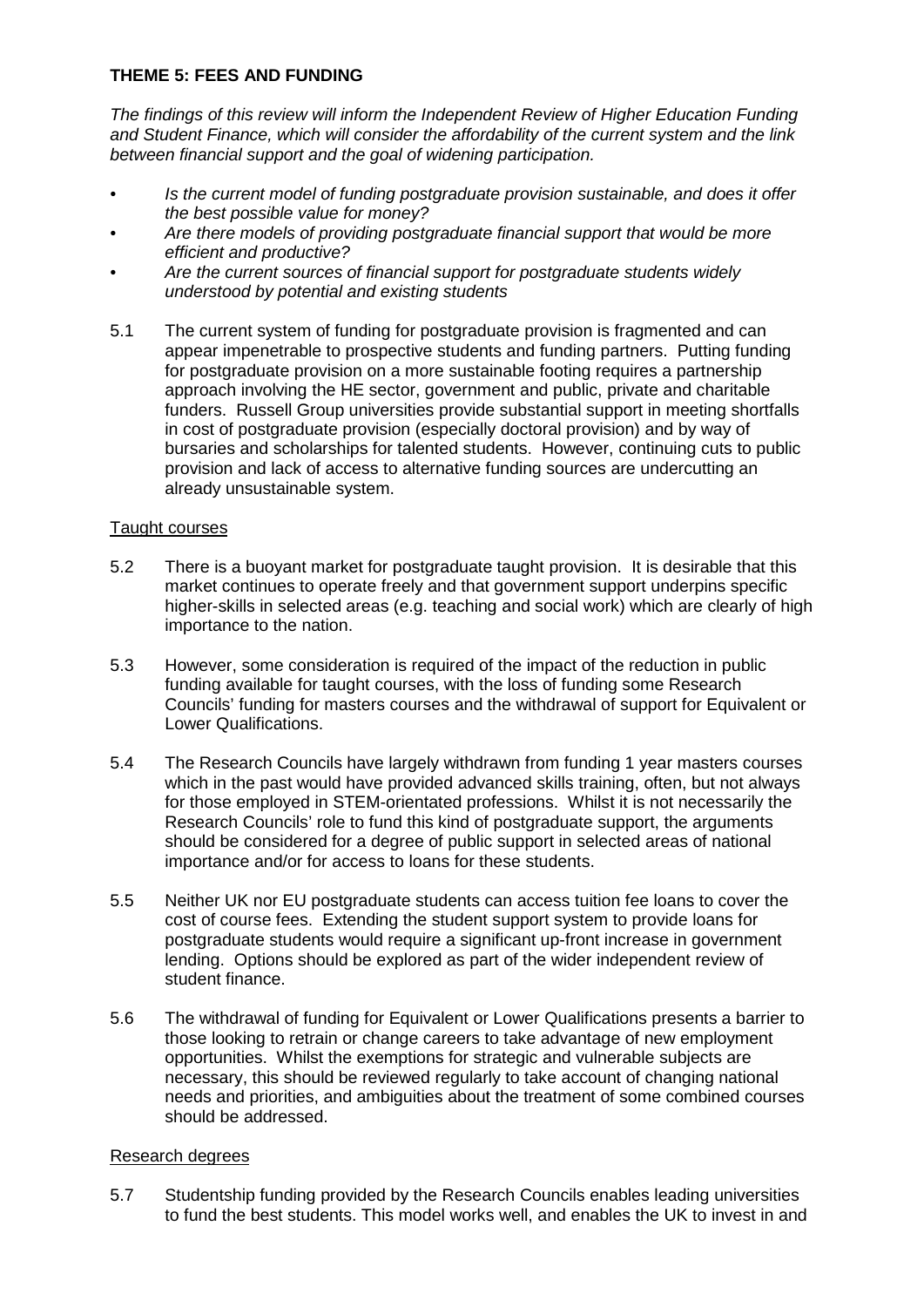maintain strategically important subjects, whilst responding to new research challenges and emerging academic fields. Russell Group universities welcome the doctoral training centre and other block grant funding for doctoral programmes provided by the Research Councils. This is a cost efficient and effective means of supporting postgraduate research. A major strength of this approach is the flexibility institutions have in identifying strategic areas of research and selecting students. The range of funding available via different kinds of doctoral training centres, CASE awards and project-linked PhDs provides a welcome diversity, enabling institutions to deploy funding flexibly to meet the circumstances and preferences of individual students and other collaborative partners. Where institutions wish to develop collaborative doctoral provision involving two or more universities this should be supported, but collaboration should not be mandated for its own sake. Research Council funding should be sustained at current levels and ideally increased. Further development of partnership funding for doctoral programmes would be valuable.

- 5.8 The main drawback to current Research Council funding is the limitations on funding EU and other overseas students. In particular, Research Councils will only fund the tuition fees of students from the European Union, but not their maintenance costs. Russell Group institutions are losing out on attracting talented students from elsewhere in Europe and overall this policy hampers the UK's participation in the European Higher Education Area. The review should explore the options for enabling Research Councils to provide comparable funding for the very best EU postgraduate research students.
- 5.9 For a variety of reasons (e.g. compatibility with Bologna and international norms, delivery of transferrable skills training, inclusion of workplace secondments) there has been a gradual increase in the duration of a PhD in many STEM subjects to 4 years Whilst Research Council doctoral training accounts provide the flexibility to support this, funding for this 4 year model should be explicit rather than implicit and the longer term funding implications need to be addressed.
- 5.10 Whilst it offers good value for money, we do not believe that the current model of funding postgraduate provision is sustainable. Particular concerns include:
	- **Under-funding of laboratory-based doctorates**: laboratory-based disciplines are dependent on PhD students to help deliver their research at a world-leading level in a way that is less common in non-laboratory-based subjects. The 2005 JM Consulting study on the cost of supervising and training postgraduate research students showed a substantial short-fall between the cost and the available funding for laboratorybased doctoral programmes in particular. This situation has not improved. Russell Group universities estimate that the cost of supporting UK doctoral students in laboratory-based subjects results in a £15k-20k shortfall per doctoral student per annum. Across a typical RGU this amounts to £5-10M per annum. This is not financially sustainable, and also undermines attempts to build strong teams of postgraduate researchers. The review should look at alternative funding models. One solution would be to provide enhanced support via QR to research-intensive universities.
	- **Research Council funding for transferrable skills training**: The Research Councils provide ring-fenced funding to HEIs to support professional skills training for doctoral students and early career researchers ("Roberts" funding). This funding provides an incentive to articulate and regularly review skills requirements and has been used to employ professionals to co-ordinate and deliver skills training to cohorts of students across graduate schools. The increased emphasis on transferrable skills has been well-received by students and employers, and students have been shown to be demonstrably more able (Alpey & Walsh 2008).

There is concern that this funding may be terminated after 2010-11 or the ring-fence lost. Given the extent to which Russell Group universities already subsidise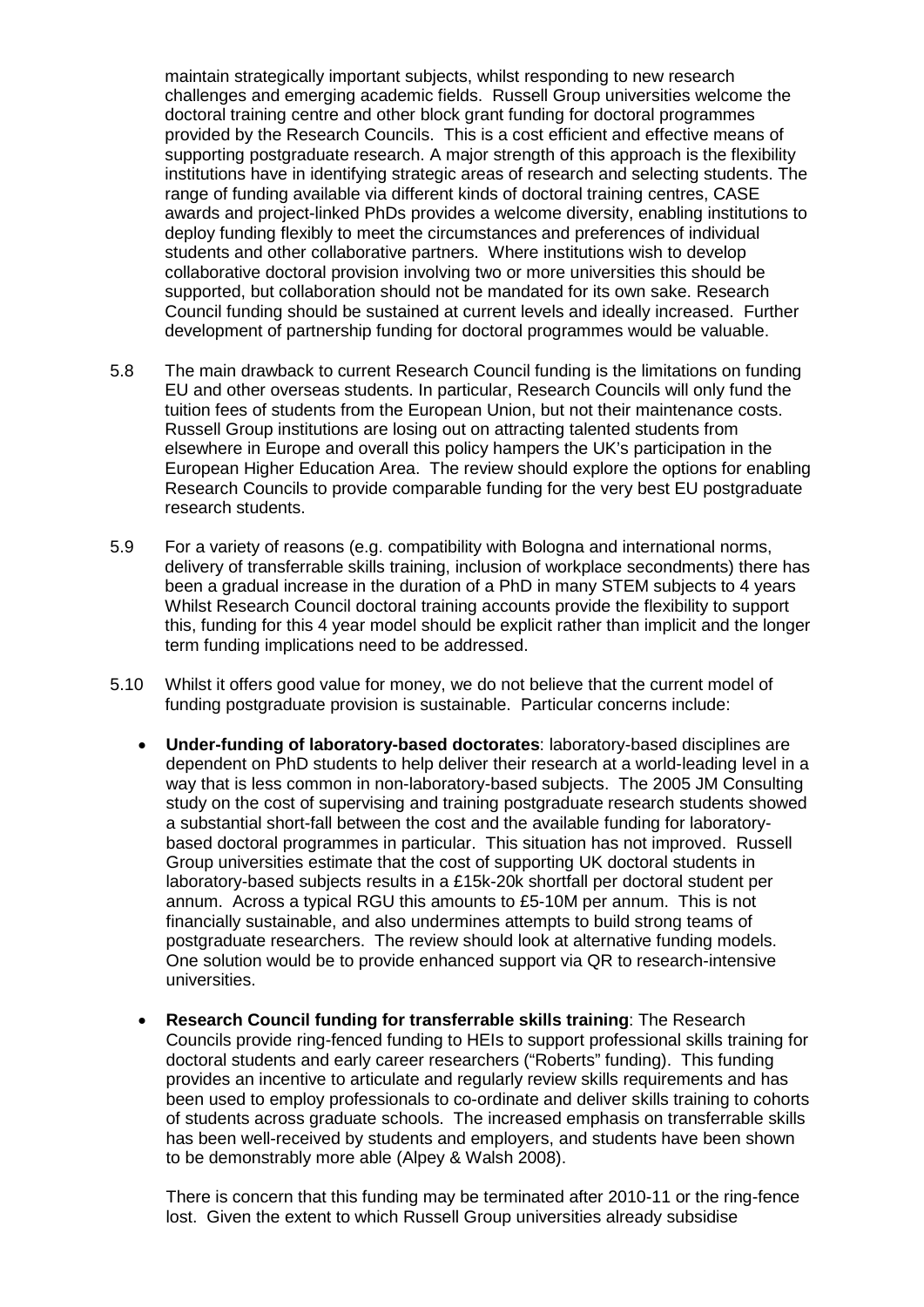laboratory-based doctoral programmes and fund scholarships for overseas research students, they cannot also subsidise transferrable skills training at current levels. Given that demand for these skills is likely to increase, it is important that the Government provides an explicit commitment to continued investment in transferrable skills. The loss of this ring-fenced funding could result in loss of focus and loss of effective, co-ordinated skills provision.

## Overseas (non-EU) students

- 5.11 There are specific concerns around the funding available for overseas students. Generally, UK postgraduate provision is expensive for overseas (non-EU students), particularly with trends in the UK towards longer taught courses and doctoral programmes. There is increasing competition from elsewhere in Europe with courses now being delivered in English more cheaply than in the UK across many disciplines. Many of such courses are offered without tuition fees.
- 5.12 The situation is particularly acute in relation to postdoctoral research students. These are the kinds of students that Russell Group institutions wish to attract as they not only make a substantial contribution to the research of their host university, but forge relationships with UK researchers which are the basis of successful future collaborations. As the submission to the review from the University of Oxford points out, the funding packages offered by leading universities in UK cannot compete with private institutions in the US, or increasingly European institutions, and insufficient funding is the primary reason why overseas students do not take up places for postgraduate research degrees at Oxford.
- 5.13 In recent years there has been a significant loss of public funding to support the most talented overseas researchers who wish to undertake a postgraduate research degree in the UK. The former Overseas Research Student Award Scheme (ORSAS) in England, Wales and Northern Ireland, which met the difference between international and home student tuition fees, was a significant attractant for leading overseas postgraduate research students thinking about study in the UK. Likewise, the FCO cut its provision for its Chevening scholarship programme. Although Russell Group institutions have chosen to divert funding from other activities to provide their own scholarships for the best international doctoral students, overall the loss of this funding and lack of other funding sources hampers the UK's ability to attract the best talent to doctoral programmes in the UK.
- 5.14 Whilst Russell Group universities provide a range of scholarships for international students and there are a number of national scholarship schemes (such as Commonwealth Scholarships, Marshall Scholarships and those provided by government departments), the lack of a coherent policy and sources of support for overseas students remain barriers to increasing take-up.

## **Information about sources of financial support**

5.15 Information about sources of financial support is available from the websites of all Russell Group universities, and via gateway websites such as the Russell Group and Vitae. However, Russell Group universities recognise that more could be done to publicise information about the costs of postgraduate study and the benefits to individuals as well as the sources of funding and support available, and are working towards making this information more easily visible to potential students.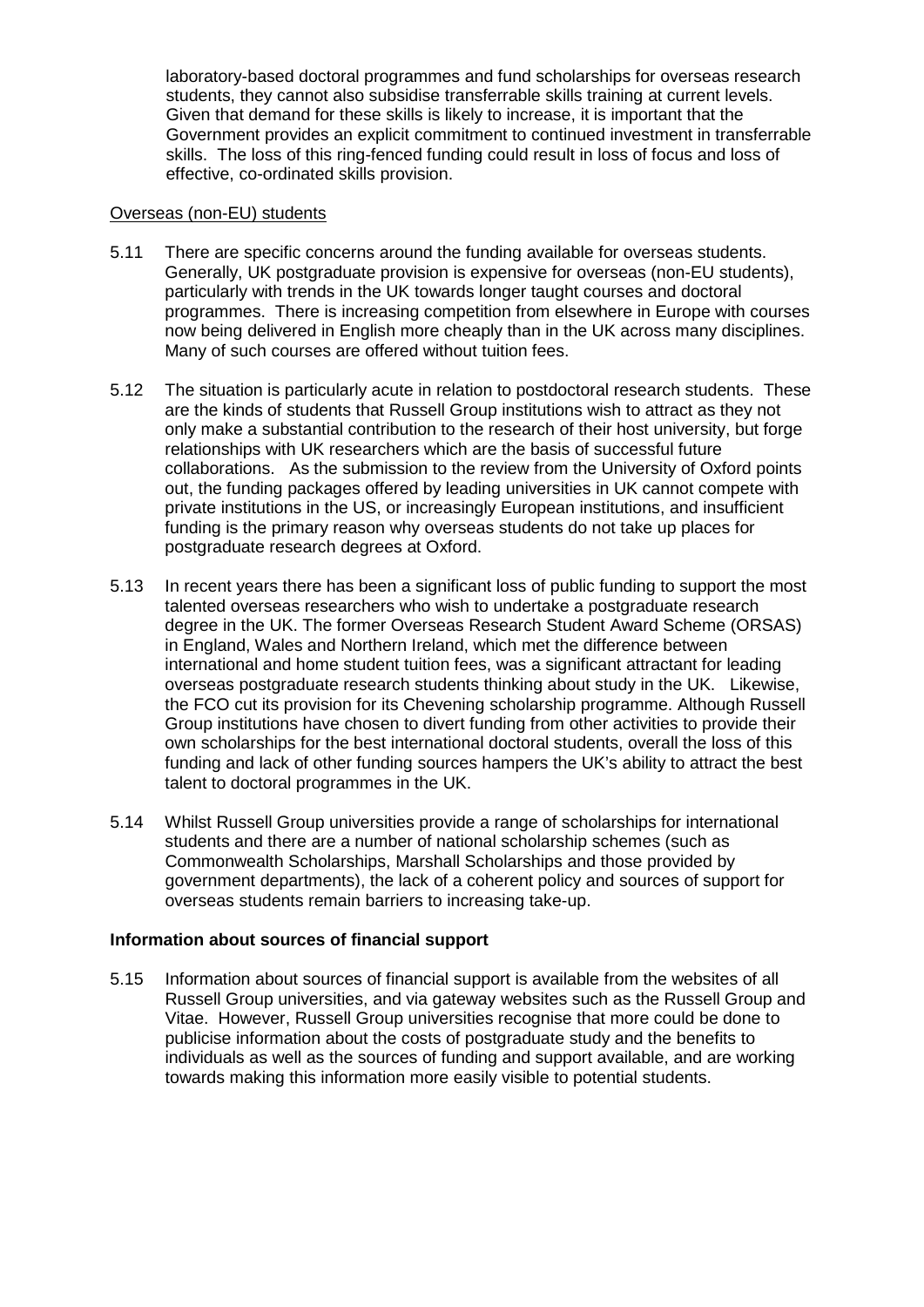# **THEME 6: THE STUDENT EXPERIENCE**

*The student experience is vitally important, and cuts across each of the other themes:* 

- *• What are the key elements of a high quality PG student experience?*
- *• Are there innovative delivery models or mechanisms that benefit the student experience, which could be applied more widely?*
- 6.1 The key elements of the postgraduate experience will vary substantially depending on the kind of course or training undertaken. In general, the key features of the development of higher skills will include independent and critical thinking, coupled with excellent training in specific and generic transferrable skills, with the ability to apply these widely.

## Research degrees

- 6.2 Elements of a high-quality research doctoral programme include:
	- Identification of a demanding, stimulating and novel research project and opportunities to publish their own research
	- Supervision by a leading expert, active in research in an appropriate field, in a department with other researchers of an internationally defined calibre
	- High-quality subject-specific training, reflecting the latest research developments, techniques and methodologies
	- High-quality transferrable skills training, appropriate to future career aspirations
	- Access to a modern, well-equipped research laboratory, equipment, collections, data and other resources
	- A critical mass of other postgraduate students
	- Opportunities for interdisciplinary collaboration with researchers and other postgraduate students
	- Opportunities for undertaking research and/or training in a relevant workplace environment
	- Opportunities for a period of study or training outside of the UK
	- The ability of the university to provide a stimulating and supportive environment for a diverse postgraduate community
- 6.3 This is reflected in the QAA code of practice on the postgraduate research student experience. It is not clear that all UK institutions have the capacity to offer rewarding doctoral programmes of this kind. A debate is needed about the future distribution of doctoral provision.
- 6.4 Offering postgraduate researchers the opportunity to have a mentor is a positive way of providing advice and support to alleviate any feelings of isolation or ambiguities in status, as well as providing advice about research challenges and future career opportunities.
- 6.5 The introduction of a number of doctoral training centre models by several Research Councils has been valuable in encouraging universities to do more to integrate advanced teaching and research, enhance team working, provide opportunities to work across disciplinary boundaries, and promote collaboration between institutions.
- 6.6 We are aware that some Research Councils discourage doctoral students from taking on responsibilities for teaching undergraduates. There is evidence that this discourages some students and prevents others from gaining useful teaching skills. This may put students seeking employment in academia at a disadvantage from other postgraduates who are able to offer practical teaching experience.

## Taught courses

6.7 Elements of a high-quality research doctoral programme include: